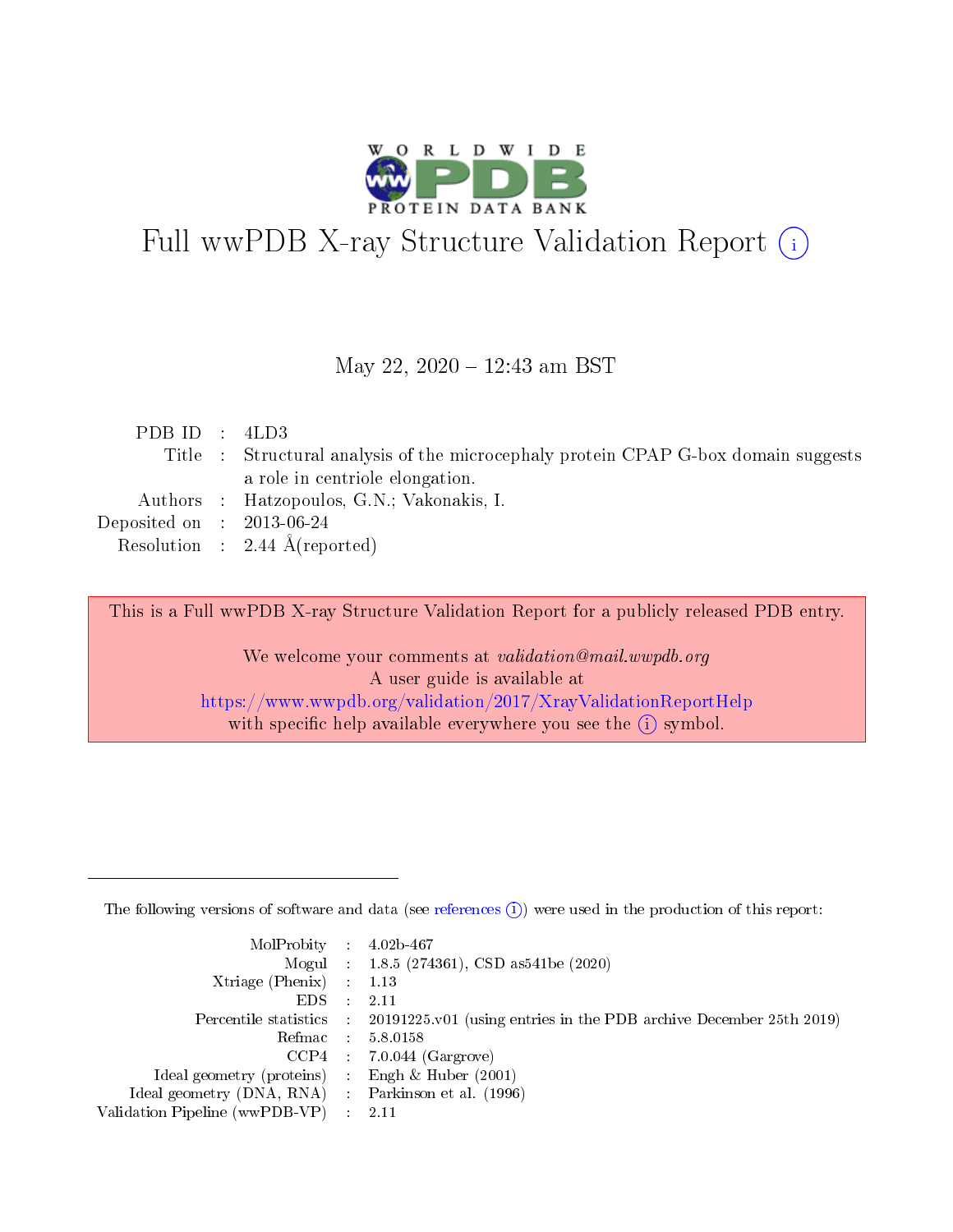## 1 [O](https://www.wwpdb.org/validation/2017/XrayValidationReportHelp#overall_quality)verall quality at a glance  $(i)$

The following experimental techniques were used to determine the structure: X-RAY DIFFRACTION

The reported resolution of this entry is 2.44 Å.

Percentile scores (ranging between 0-100) for global validation metrics of the entry are shown in the following graphic. The table shows the number of entries on which the scores are based.



| Metric                | Whole archive<br>$(\#\text{Entries})$ | Similar resolution<br>$(\#\text{Entries}, \text{resolution range}(\text{\AA}))$ |
|-----------------------|---------------------------------------|---------------------------------------------------------------------------------|
| $\kappa_{free}$       | 130704                                | $1564(2.46-2.42)$                                                               |
| Clashscore            | 141614                                | $1631(2.46-2.42)$                                                               |
| Ramachandran outliers | 138981                                | $1617(2.46-2.42)$                                                               |
| Sidechain outliers    | 138945                                | $1617(2.46-2.42)$                                                               |

The table below summarises the geometric issues observed across the polymeric chains and their fit to the electron density. The red, orange, yellow and green segments on the lower bar indicate the fraction of residues that contain outliers for  $>=3, 2, 1$  and 0 types of geometric quality criteria respectively. A grey segment represents the fraction of residues that are not modelled. The numeric value for each fraction is indicated below the corresponding segment, with a dot representing fractions  $\epsilon = 5\%$ 

| Mol | $Chain \  Length$ |     | Quality of chain |    |     |
|-----|-------------------|-----|------------------|----|-----|
|     | 184               |     | 79%              | 5% | 16% |
|     | 60                | 27% | 73%              |    |     |

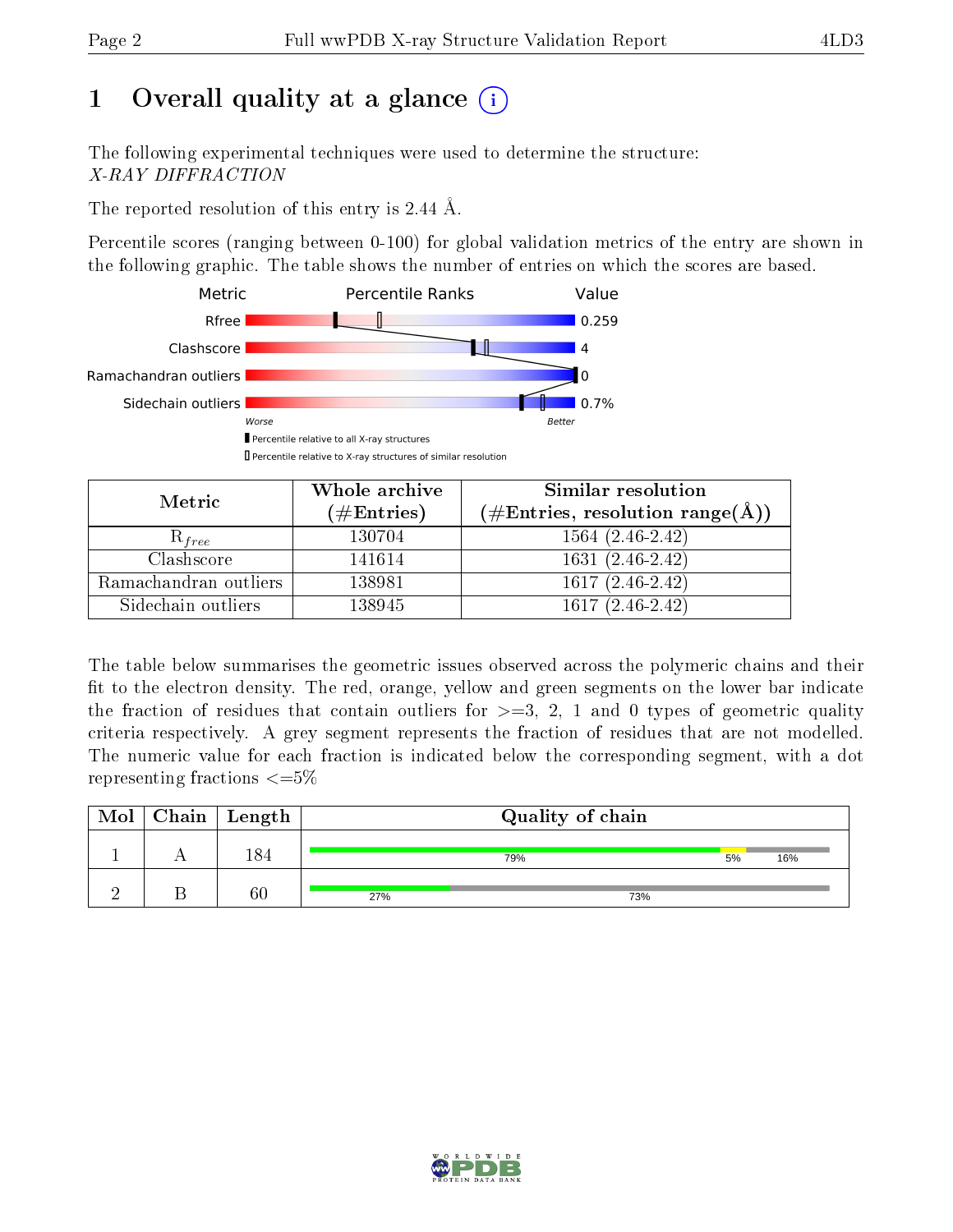## 2 Entry composition  $\left( \cdot \right)$

There are 5 unique types of molecules in this entry. The entry contains 1383 atoms, of which 0 are hydrogens and 0 are deuteriums.

In the tables below, the ZeroOcc column contains the number of atoms modelled with zero occupancy, the AltConf column contains the number of residues with at least one atom in alternate conformation and the Trace column contains the number of residues modelled with at most 2 atoms.

Molecule 1 is a protein called Uncharacterized protein.

| Mol | Chain   Residues | Atoms                           |         |  |     |  | $\text{ZeroOcc} \mid \text{AltConf} \mid \text{Trace}$ |  |
|-----|------------------|---------------------------------|---------|--|-----|--|--------------------------------------------------------|--|
|     | 154              | $\text{Total}$<br>$^{\circ}239$ | 775 217 |  | 244 |  |                                                        |  |

There are 4 discrepancies between the modelled and reference sequences:

| Chain | Residue | $\mid$ Modelled $\mid$ | ⊥ Actual<br>Comment |                                             | Reference |
|-------|---------|------------------------|---------------------|---------------------------------------------|-----------|
|       | 938     | GLY.                   |                     | EXPRESSION TAG   UNP E7FCY1                 |           |
|       | 939     | PRO                    |                     | EXPRESSION TAG   UNP E7FCY1                 |           |
|       | 940     | LEU                    |                     | $^\dagger$ EXPRESSION TAG $\mid$ UNP E7FCY1 |           |
|       | 941     | GL Y                   |                     | EXPRESSION TAG   UNP E7FCY1                 |           |

• Molecule 2 is a protein called SCL-interrupting locus protein homolog.

| Mol | Chain   Residues | Atoms            |  |          |  | $\text{ZeroOcc} \mid \text{AltConf} \mid \text{Trace}$ |  |
|-----|------------------|------------------|--|----------|--|--------------------------------------------------------|--|
|     |                  | Total C N<br>123 |  | 75 23 25 |  |                                                        |  |

There are 8 discrepancies between the modelled and reference sequences:

| Chain | Residue | Modelled   | Actual | Comment               | Reference  |
|-------|---------|------------|--------|-----------------------|------------|
| B     | 391     | <b>GLY</b> |        | EXPRESSION TAG        | UNP Q8JGS1 |
| B     | 392     | <b>PRO</b> |        | EXPRESSION TAG        | UNP Q8JGS1 |
| B     | 393     | <b>LEU</b> |        | EXPRESSION TAG        | UNP Q8JGS1 |
| B     | 394     | <b>GLY</b> |        | EXPRESSION TAG        | UNP Q8JGS1 |
| B     | 395     | <b>SER</b> |        | EXPRESSION TAG        | UNP Q8JGS1 |
| B     | 396     | <b>CYS</b> |        | <b>EXPRESSION TAG</b> | UNP Q8JGS1 |
| B     | 397     | <b>TYR</b> |        | <b>EXPRESSION TAG</b> | UNP Q8JGS1 |
| B     | 398     | <b>GLN</b> |        | <b>EXPRESSION TAG</b> | UNP Q8JGS1 |

• Molecule 3 is ISOPROPYL ALCOHOL (three-letter code: IPA) (formula:  $C_3H_8O$ ).

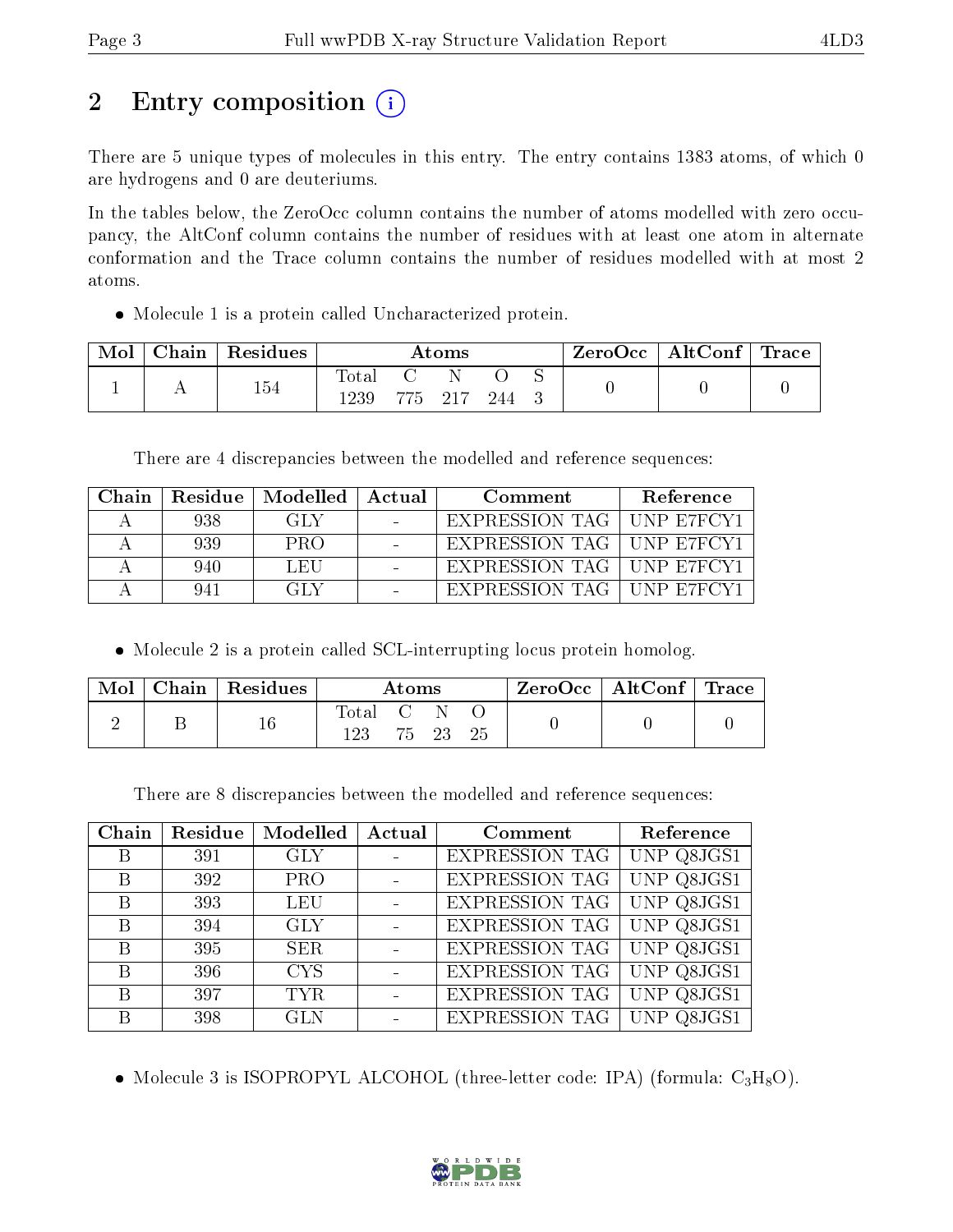

|  | Mol   Chain   Residues | <b>Atoms</b>   | $ZeroOcc \   \ AltConf \  $ |
|--|------------------------|----------------|-----------------------------|
|  |                        | Total C O<br>3 |                             |
|  |                        | Total C O<br>3 |                             |
|  |                        | Total C O      |                             |

• Molecule 4 is GLYCEROL (three-letter code: GOL) (formula:  $C_3H_8O_3$ ).



|  | $Mol$   Chain   Residues | Atoms                                                   |  |  | $ZeroOcc \mid AltConf$ |  |
|--|--------------------------|---------------------------------------------------------|--|--|------------------------|--|
|  |                          | $\begin{bmatrix} \text{Total} & \text{C} \end{bmatrix}$ |  |  |                        |  |

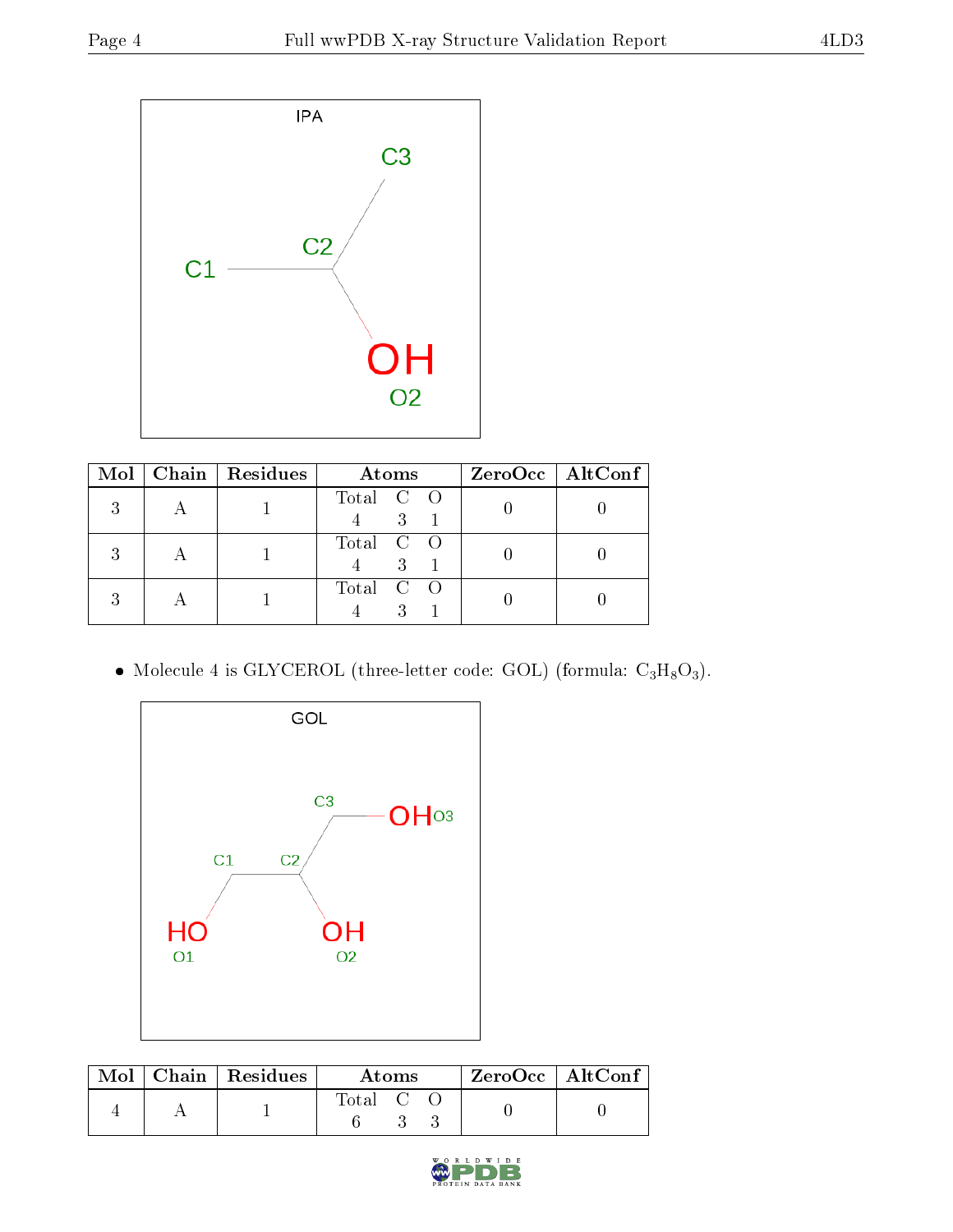$\bullet\,$  Molecule 5 is water.

|  | Mol   Chain   Residues | Atoms   | $ZeroOcc$   AltConf |
|--|------------------------|---------|---------------------|
|  |                        | Total O |                     |
|  |                        | Total O |                     |

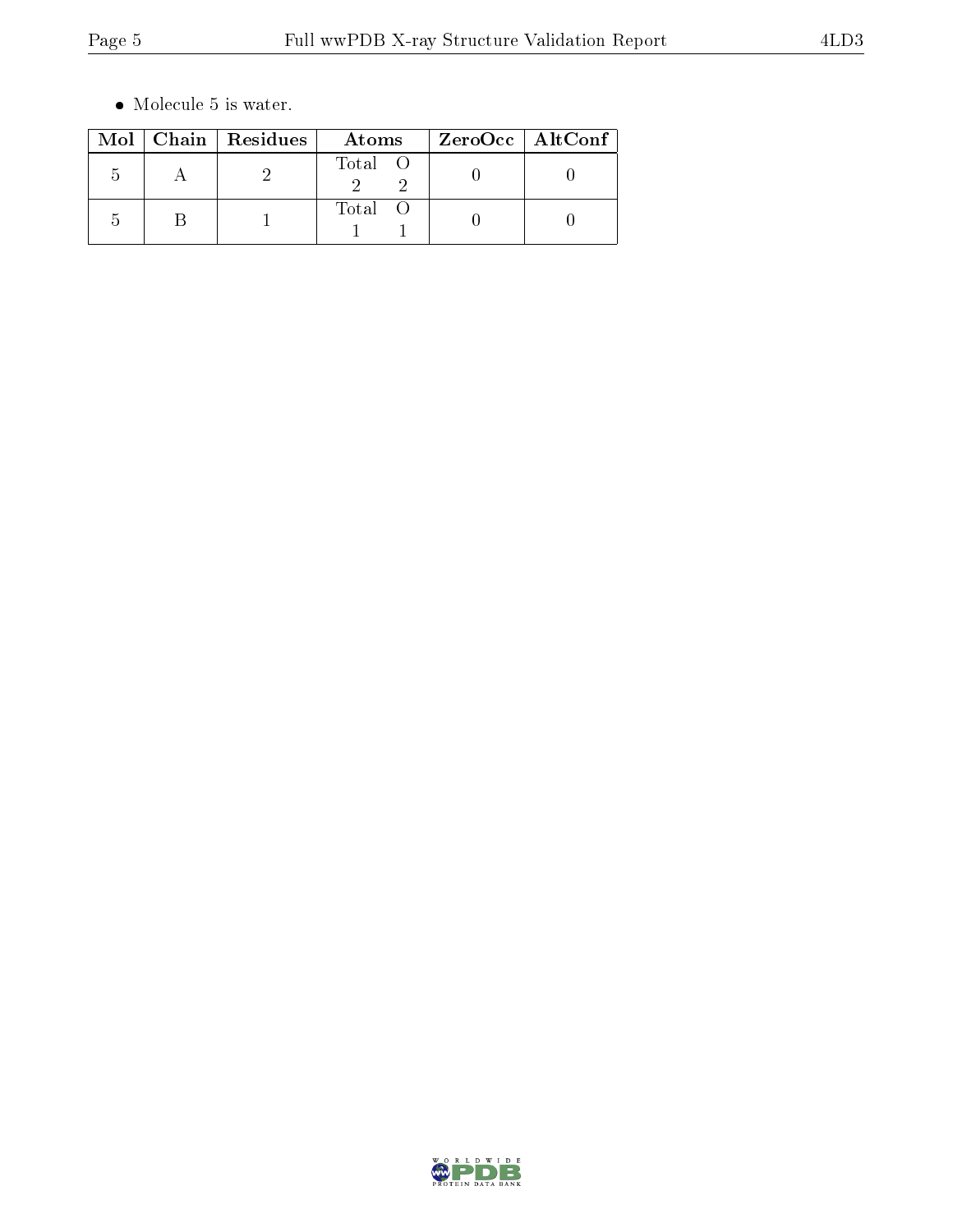## 3 Residue-property plots  $(i)$

These plots are drawn for all protein, RNA and DNA chains in the entry. The first graphic for a chain summarises the proportions of the various outlier classes displayed in the second graphic. The second graphic shows the sequence view annotated by issues in geometry. Residues are colorcoded according to the number of geometric quality criteria for which they contain at least one outlier: green  $= 0$ , yellow  $= 1$ , orange  $= 2$  and red  $= 3$  or more. Stretches of 2 or more consecutive residues without any outlier are shown as a green connector. Residues present in the sample, but not in the model, are shown in grey.

• Molecule 1: Uncharacterized protein

| Chain A:                                                         | 79%                                                                                                                                                                                                                                                              |  |  |  |  |  |
|------------------------------------------------------------------|------------------------------------------------------------------------------------------------------------------------------------------------------------------------------------------------------------------------------------------------------------------|--|--|--|--|--|
| ំ<br>ដូនមិន្ទិធ្ងន់មិនដូនដូ <mark>មិ</mark> មិនទំ <mark>ន</mark> | <mark>ិដ្ឋ ខ្</mark> នួន ៩ មិន ដូច មិន មិន ដូច ដូច មិន<br>ក្នុ <mark>ំដូ</mark> ន មិន មិន ដូច មិន ដូច ដូច មិន<br>T1071<br>G1072<br>Q1073<br><mark>1885</mark><br>198 <mark>6<br/>1987</mark><br>T1090<br>- <mark>흥-- 음-</mark><br>- <mark>음-- 음-</mark><br>K1065 |  |  |  |  |  |
|                                                                  | • Molecule 2: SCL-interrupting locus protein homolog                                                                                                                                                                                                             |  |  |  |  |  |
| Chain B:<br>27%                                                  | 73%                                                                                                                                                                                                                                                              |  |  |  |  |  |
| <u>ទី ទី មិននិង្គមិន មិនដូច ទី មិន ទី មិនដូច</u>                 | <mark>.8</mark> а не за за вела в во време во време во                                                                                                                                                                                                           |  |  |  |  |  |

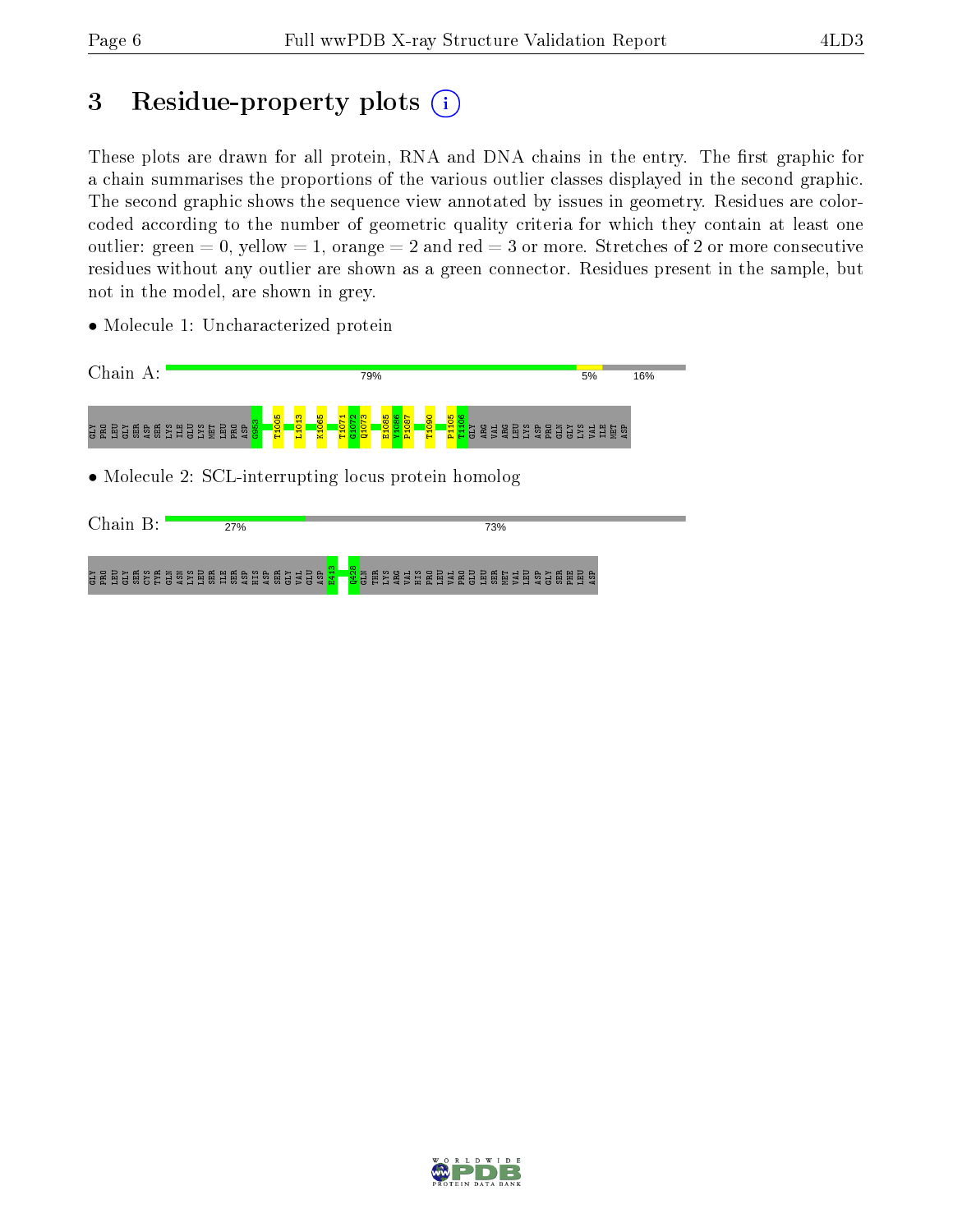## 4 Data and refinement statistics  $(i)$

| Property                                                         | <b>Value</b>                                      | Source     |  |
|------------------------------------------------------------------|---------------------------------------------------|------------|--|
| Space group                                                      | P 32                                              | Depositor  |  |
| Cell constants                                                   | $79.40\text{\AA}$<br>$50.56\text{\AA}$<br>79.40Å  |            |  |
| a, b, c, $\alpha$ , $\beta$ , $\gamma$                           | $90.00^\circ$<br>$90.00^{\circ}$ $120.00^{\circ}$ | Depositor  |  |
| Resolution $(\AA)$                                               | $\overline{28.87}$ - 2.44                         | Depositor  |  |
|                                                                  | $28.43 - 2.39$                                    | <b>EDS</b> |  |
| % Data completeness                                              | $88.5(28.87-2.44)$                                | Depositor  |  |
| (in resolution range)                                            | 87.5 (28.43-2.39)                                 | <b>EDS</b> |  |
| $R_{merge}$                                                      | 0.07                                              | Depositor  |  |
| $\mathbf{R}_{\underline{sym}}$                                   | (Not available)                                   | Depositor  |  |
| $\frac{1}{\sigma(I)} > 1$                                        | $1.06$ (at 2.39Å)                                 | Xtriage    |  |
| Refinement program                                               | <b>BUSTER 2.10.0</b>                              | Depositor  |  |
| $R, R_{free}$                                                    | $0.198$ , $0.214$                                 | Depositor  |  |
|                                                                  | $0.254$ , $0.259$                                 | DCC        |  |
| $R_{free}$ test set                                              | 613 reflections $(4.98\%)$                        | wwPDB-VP   |  |
| Wilson B-factor $(A^2)$                                          | 62.8                                              | Xtriage    |  |
| Anisotropy                                                       | 1.187                                             | Xtriage    |  |
| Bulk solvent $k_{sol}(\text{e}/\text{A}^3), B_{sol}(\text{A}^2)$ | $0.31$ , 72.2                                     | <b>EDS</b> |  |
| L-test for twinning <sup>2</sup>                                 | $< L >$ = 0.49, $< L2$ > = 0.32                   | Xtriage    |  |
|                                                                  | $0.051$ for $-h.-k, l$                            |            |  |
| Estimated twinning fraction                                      | $0.062$ for h,-h-k,-l                             | Xtriage    |  |
|                                                                  | $0.072$ for $-k,-h,-l$                            |            |  |
| $F_o, F_c$ correlation                                           | 0.94                                              | <b>EDS</b> |  |
| Total number of atoms                                            | 1383                                              | wwPDB-VP   |  |
| Average B, all atoms $(A^2)$                                     | 113.0                                             | wwPDB-VP   |  |

Xtriage's analysis on translational NCS is as follows: The largest off-origin peak in the Patterson function is  $5.04\%$  of the height of the origin peak. No significant pseudotranslation is detected.

<sup>&</sup>lt;sup>2</sup>Theoretical values of  $\langle |L| \rangle$ ,  $\langle L^2 \rangle$  for acentric reflections are 0.5, 0.333 respectively for untwinned datasets, and 0.375, 0.2 for perfectly twinned datasets.



<span id="page-6-1"></span><span id="page-6-0"></span><sup>1</sup> Intensities estimated from amplitudes.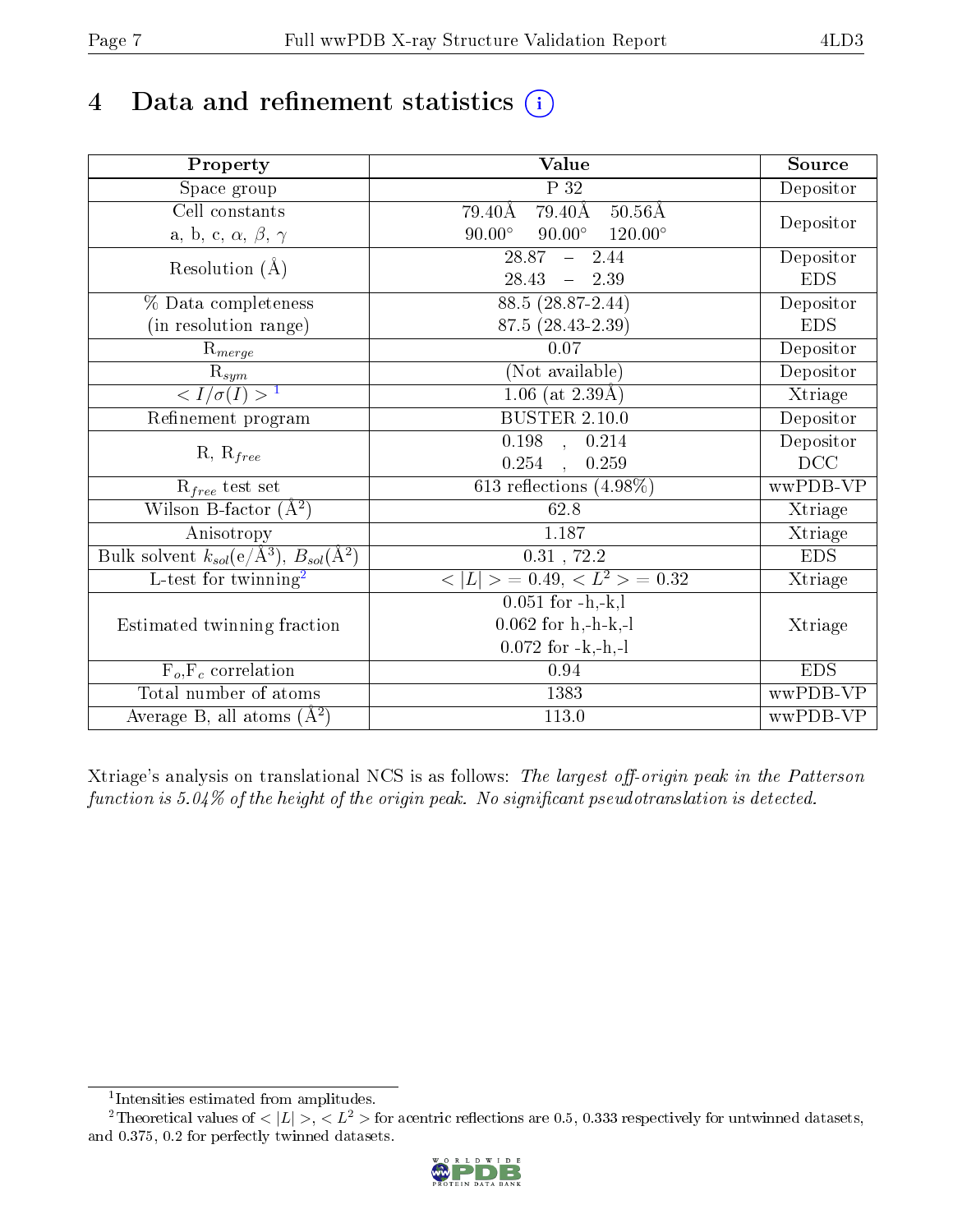## 5 Model quality  $(i)$

## 5.1 Standard geometry (i)

Bond lengths and bond angles in the following residue types are not validated in this section: GOL, IPA

The Z score for a bond length (or angle) is the number of standard deviations the observed value is removed from the expected value. A bond length (or angle) with  $|Z| > 5$  is considered an outlier worth inspection. RMSZ is the root-mean-square of all Z scores of the bond lengths (or angles).

| Chain<br>Mol  |     |      | <b>Bond lengths</b> | Bond angles |                 |  |
|---------------|-----|------|---------------------|-------------|-----------------|--|
|               |     | RMSZ | $\# Z  > 5$         | RMSZ        | $\# Z  > 5$     |  |
|               |     | 0.50 | 0/1268              | 0.66        | 0/1719          |  |
| $\mathcal{D}$ | R   | 0.56 | 0/128               | 0.70        | 0/177           |  |
| AΠ            | Аll | 0.50 | 0/1396              | 0.66        | $^{\prime}1896$ |  |

There are no bond length outliers.

There are no bond angle outliers.

There are no chirality outliers.

There are no planarity outliers.

### $5.2$  Too-close contacts  $(i)$

In the following table, the Non-H and H(model) columns list the number of non-hydrogen atoms and hydrogen atoms in the chain respectively. The H(added) column lists the number of hydrogen atoms added and optimized by MolProbity. The Clashes column lists the number of clashes within the asymmetric unit, whereas Symm-Clashes lists symmetry related clashes.

|   |      | Mol   Chain   Non-H   H(model)   H(added) |      |    | Clashes   Symm-Clashes |
|---|------|-------------------------------------------|------|----|------------------------|
|   | 1239 |                                           | 1188 | 10 |                        |
| В | 123  |                                           | 113  |    |                        |
|   | 12   |                                           | 23   |    |                        |
|   |      |                                           |      |    |                        |
|   |      |                                           |      |    |                        |
|   |      |                                           |      |    |                        |
|   | 1383 |                                           | 1332 |    |                        |

The all-atom clashscore is defined as the number of clashes found per 1000 atoms (including hydrogen atoms). The all-atom clashscore for this structure is 4.

All (10) close contacts within the same asymmetric unit are listed below, sorted by their clash

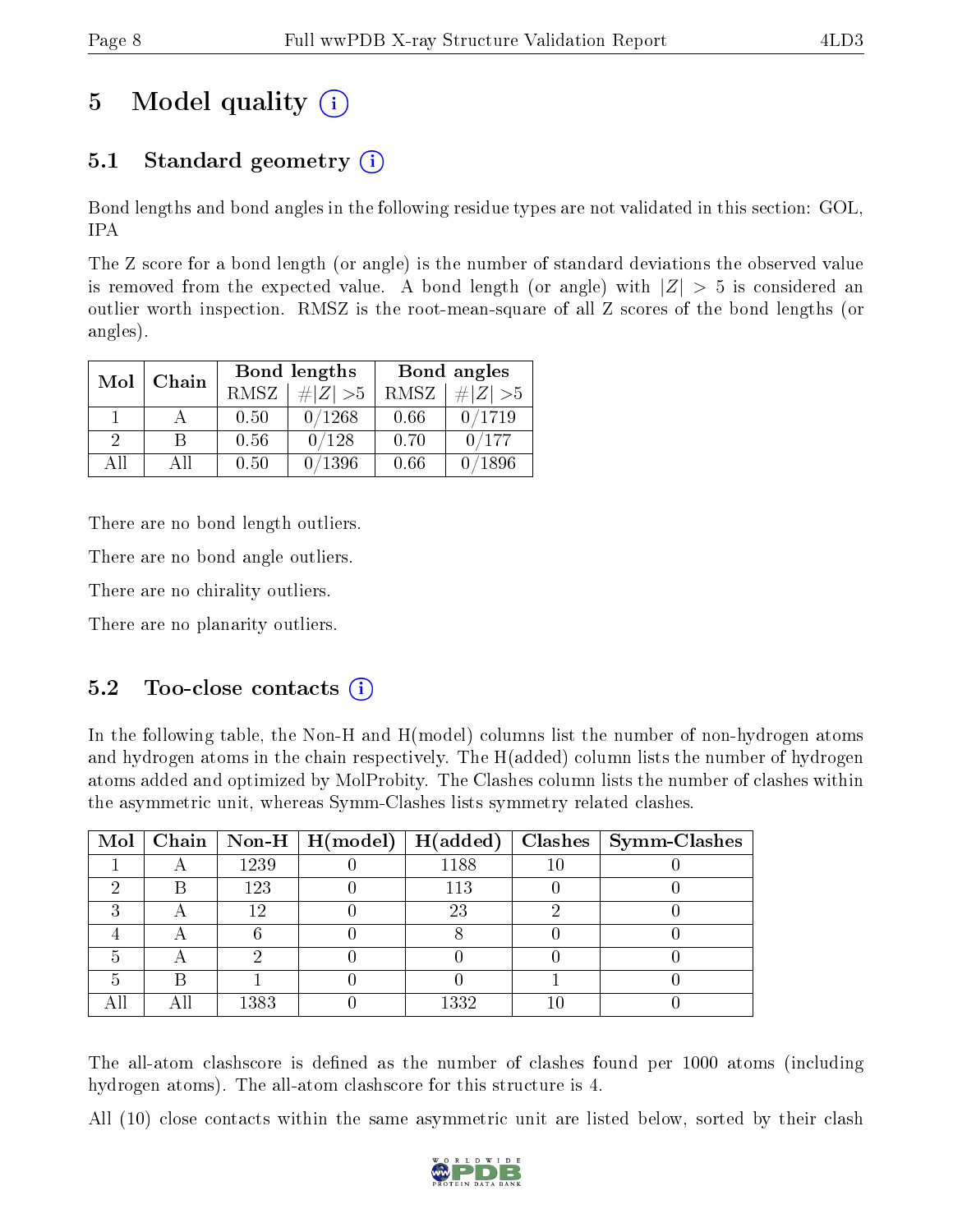| Atom-1                         | Atom-2               | Interatomic    | Clash         |
|--------------------------------|----------------------|----------------|---------------|
|                                |                      | distance $(A)$ | overlap $(A)$ |
| 1: A:1090:THR:HG22             | 1:A:1105:PRO:HD3     | 1.28           | 1.14          |
| 1: A: 1090: THR: CG2           | 1:A:1105:PRO:HD3     | 1.96           | 0.94          |
| $1: A:1065:LYS:H\overline{G2}$ | 3:A:1203:IPA:H12     | 1.62           | 0.81          |
| 1: A:1065:LYS:HG2              | 3:A:1203:IPA:C1      | 2.28           | 0.64          |
| $1: A: 1071: \text{THR}:OG1$   | 1: A: 1073: GLN: HG2 | 1.98           | 0.62          |
| 1: A: 1090: THR: HG22          | 1: A: 1105: PRO:CD   | 2.17           | 0.58          |
| 1:A:1073:GLN:HB2               | 1:A:1085:GLU:O       | 2.05           | 0.57          |
| 1: A: 1073: GLN: HE21          | 1: A: 1087: PRO: HD3 | 1.76           | 0.51          |
| 1:A:1073:GLN:HB3               | 1: A:1087: PRO:HD3   | 1.99           | 0.45          |
| 1: A:1005:THR:HG23             | 5:B:501:HOH:O        | 2.17           | 0.44          |

magnitude.

There are no symmetry-related clashes.

### 5.3 Torsion angles (i)

#### 5.3.1 Protein backbone (i)

In the following table, the Percentiles column shows the percent Ramachandran outliers of the chain as a percentile score with respect to all X-ray entries followed by that with respect to entries of similar resolution.

The Analysed column shows the number of residues for which the backbone conformation was analysed, and the total number of residues.

| Mol | Chain | Analysed         | Favoured     | Allowed   Outliers | Percentiles         |                    |
|-----|-------|------------------|--------------|--------------------|---------------------|--------------------|
|     |       | $152/184$ (83\%) | $151(99\%)$  | $1(1\%)$           | $\vert$ 100 $\vert$ | $\blacksquare$ 100 |
|     | В     | $14/60$ $(23%)$  | $13(93\%)$   | $1(7\%)$           | $\vert$ 100 $\vert$ | 100                |
| All | All   | $166/244(68\%)$  | 164 $(99\%)$ | $2(1\%)$           | 100                 | 100                |

There are no Ramachandran outliers to report.

#### 5.3.2 Protein sidechains  $(i)$

In the following table, the Percentiles column shows the percent sidechain outliers of the chain as a percentile score with respect to all X-ray entries followed by that with respect to entries of similar resolution.

The Analysed column shows the number of residues for which the sidechain conformation was analysed, and the total number of residues.

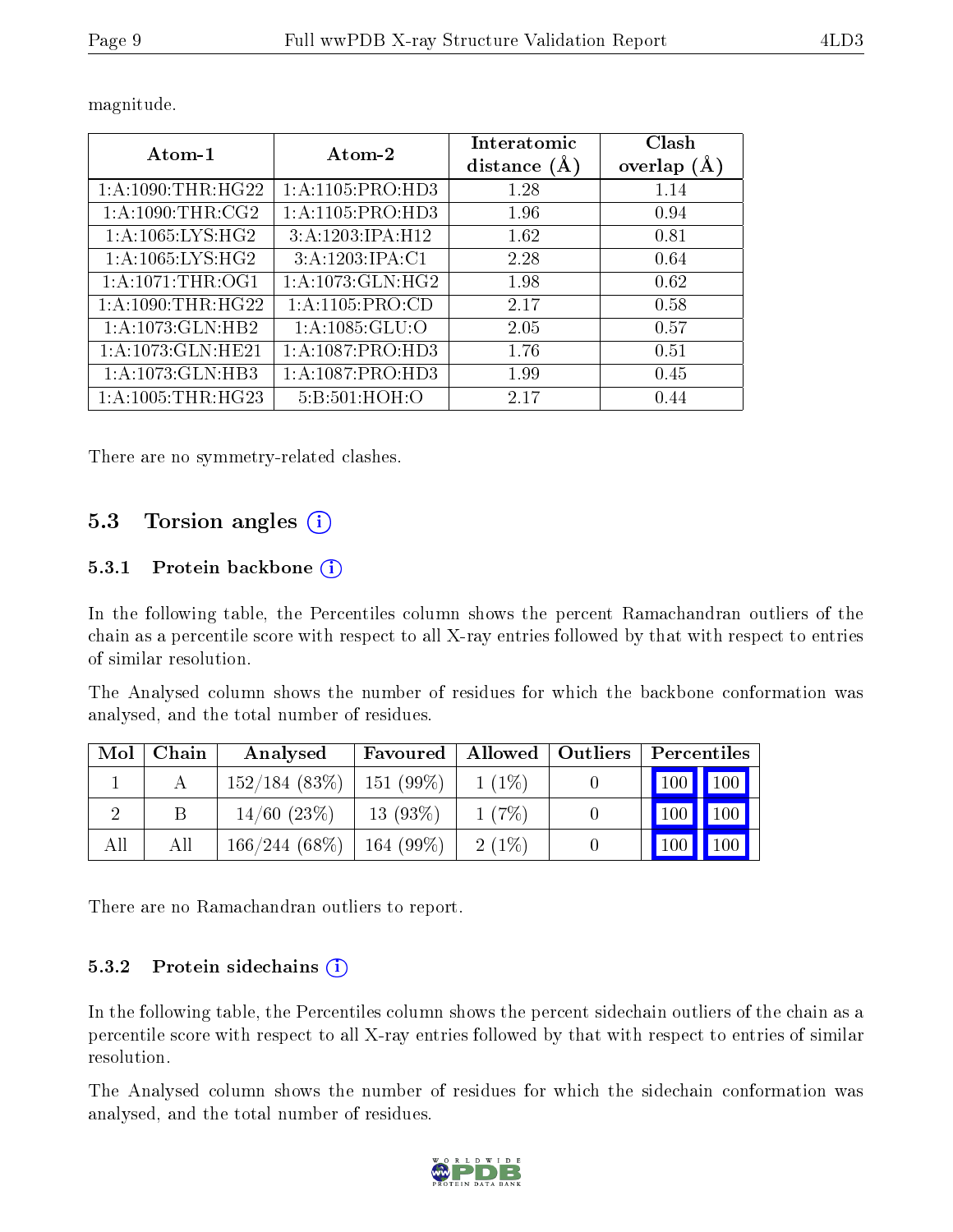| Mol | Chain | Analysed         | Rotameric   Outliers |          | Percentiles |             |
|-----|-------|------------------|----------------------|----------|-------------|-------------|
|     |       | $137/163(84\%)$  | 136 $(99\%)$         | $1(1\%)$ | 84          | $\sqrt{90}$ |
|     |       | $16/56$ (29\%)   | 16 $(100\%)$         |          | 100         | 100         |
| All | All   | $153/219$ (70\%) | 152 $(99\%)$         | $1(1\%)$ | 84          | 90          |

All (1) residues with a non-rotameric sidechain are listed below:

| Mol | Chain | <b>Res</b> | 'Type |
|-----|-------|------------|-------|
|     |       | 013        |       |

Some sidechains can be flipped to improve hydrogen bonding and reduce clashes. There are no such sidechains identified.

#### 5.3.3 RNA (1)

There are no RNA molecules in this entry.

### 5.4 Non-standard residues in protein, DNA, RNA chains (i)

There are no non-standard protein/DNA/RNA residues in this entry.

#### 5.5 Carbohydrates (i)

There are no carbohydrates in this entry.

## 5.6 Ligand geometry (i)

4 ligands are modelled in this entry.

In the following table, the Counts columns list the number of bonds (or angles) for which Mogul statistics could be retrieved, the number of bonds (or angles) that are observed in the model and the number of bonds (or angles) that are dened in the Chemical Component Dictionary. The Link column lists molecule types, if any, to which the group is linked. The Z score for a bond length (or angle) is the number of standard deviations the observed value is removed from the expected value. A bond length (or angle) with  $|Z| > 2$  is considered an outlier worth inspection. RMSZ is the root-mean-square of all Z scores of the bond lengths (or angles).

| Mol         | Type | Chain | Res      | Link                     |                              | Bond lengths |           |        | Bond angles |         |
|-------------|------|-------|----------|--------------------------|------------------------------|--------------|-----------|--------|-------------|---------|
|             |      |       |          |                          | $\sqrt{\rm \textit{counts}}$ | RMSZ         | $\pm  Z $ | Counts | RMSZ        | #<br> Z |
| ιJ          | IPA  |       | $1203\,$ | $\overline{\phantom{a}}$ | 3.3.3                        | $0.61\,$     |           | 3,3,3  | 0.61        |         |
| $\mathbf +$ | GOL  |       | 1204     | $\overline{\phantom{a}}$ | 0.5.5                        | 0.09         |           | 5,5,5  | 0.26        |         |

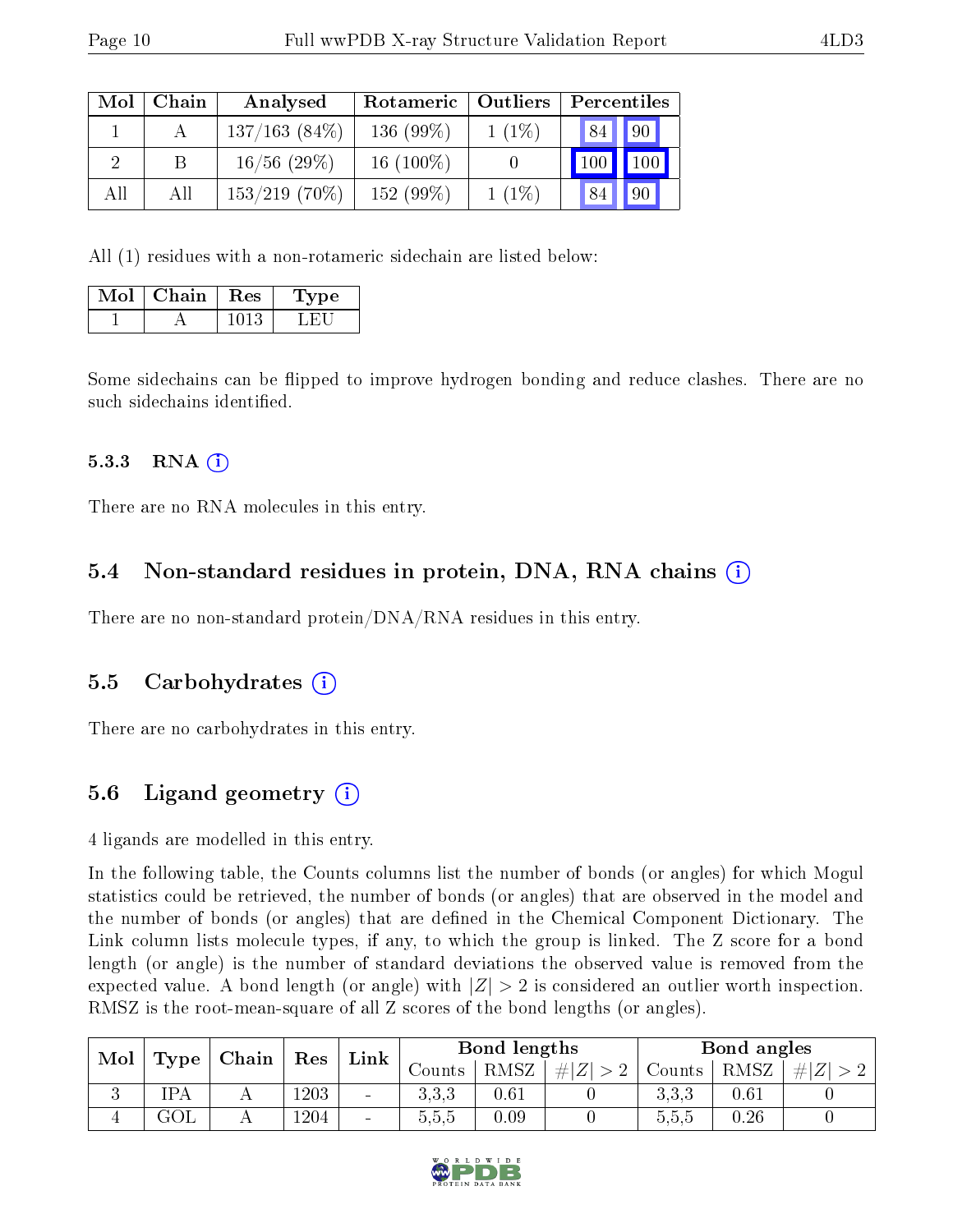| Mol | Type       | $\mid$ Chain $\mid$ | ${\rm Res}$ | Link                     |              | Bond lengths |             |        | Bond angles |      |
|-----|------------|---------------------|-------------|--------------------------|--------------|--------------|-------------|--------|-------------|------|
|     |            |                     |             |                          | Counts-      | RMSZ         | $\# Z  > 2$ | Counts | RMSZ        | H  Z |
|     | IPA        |                     | 1201        | $\qquad \qquad$          | こここ<br>0.0 O | 0.74         |             | 3.3.3  | 0.82        |      |
|     | <b>IPA</b> |                     | 1202        | $\overline{\phantom{a}}$ | こここ<br>ാ.ാ.ാ | 0.72         |             | 3.3.3  | 0.64        |      |

In the following table, the Chirals column lists the number of chiral outliers, the number of chiral centers analysed, the number of these observed in the model and the number defined in the Chemical Component Dictionary. Similar counts are reported in the Torsion and Rings columns. '-' means no outliers of that kind were identified.

|         |      |  | Mol   Type   Chain   Res   Link   Chirals   Torsions   Rings |                |
|---------|------|--|--------------------------------------------------------------|----------------|
| - L GOL | 1204 |  | 0/4/4/4                                                      | <b>Service</b> |

There are no bond length outliers.

There are no bond angle outliers.

There are no chirality outliers.

There are no torsion outliers.

There are no ring outliers.

1 monomer is involved in 2 short contacts:

|  |      |      | Mol   Chain   Res   Type   Clashes   Symm-Clashes ' |
|--|------|------|-----------------------------------------------------|
|  | 1203 | TP A |                                                     |

### 5.7 [O](https://www.wwpdb.org/validation/2017/XrayValidationReportHelp#nonstandard_residues_and_ligands)ther polymers (i)

There are no such residues in this entry.

#### 5.8 Polymer linkage issues (i)

There are no chain breaks in this entry.